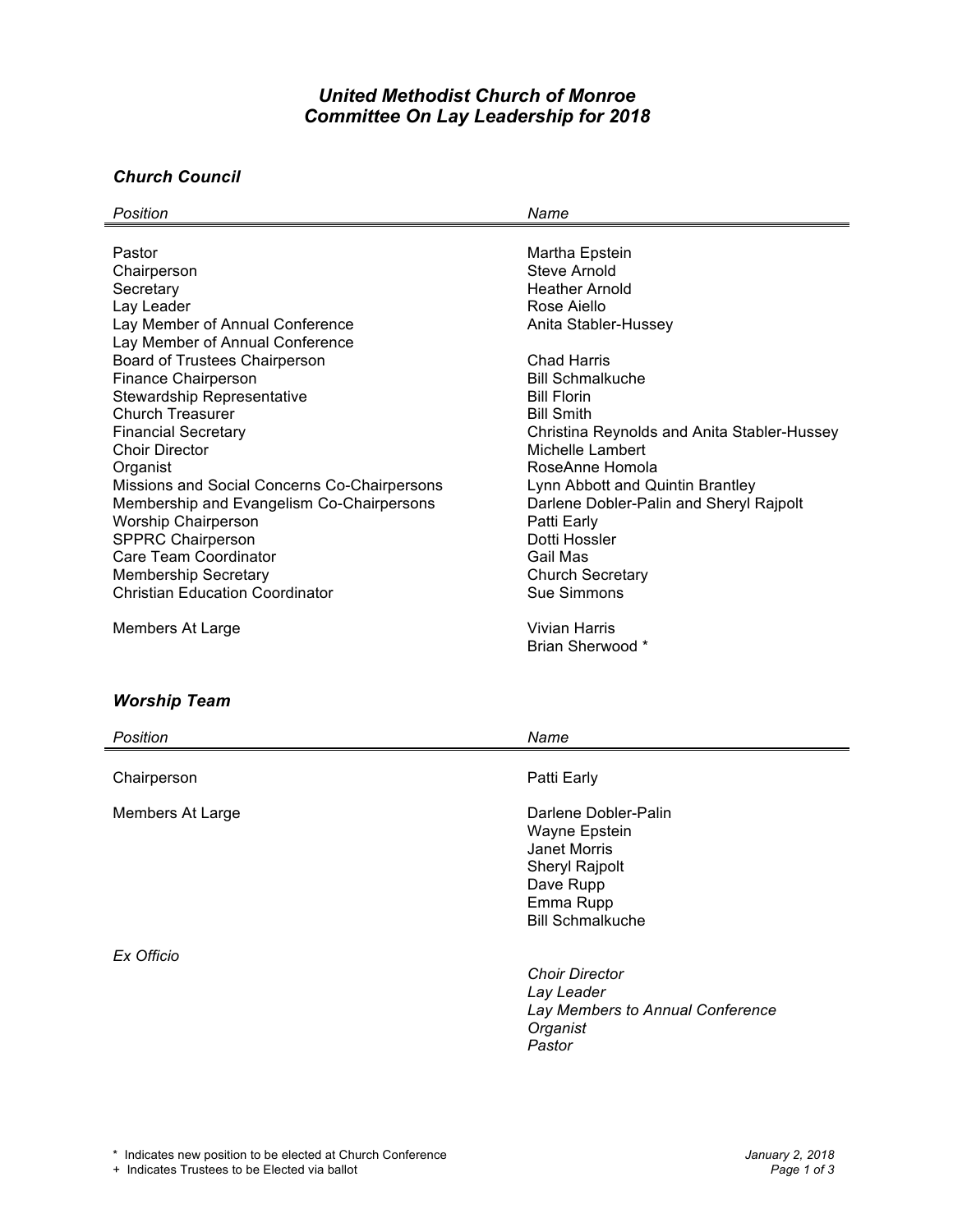### *Finance Team*

| Position                                                                                                | Name                                                                                                                                                                                |
|---------------------------------------------------------------------------------------------------------|-------------------------------------------------------------------------------------------------------------------------------------------------------------------------------------|
| Chairperson                                                                                             | <b>Bill Schmalkuche</b>                                                                                                                                                             |
| Members At Large                                                                                        | <b>Steve Arnold</b><br><b>Chad Harris</b>                                                                                                                                           |
| Stewardship Chair                                                                                       | <b>Bill Florin</b>                                                                                                                                                                  |
| Ex Officio                                                                                              | Lay Leader<br>Lay Members to Annual Conference<br><b>Financial Secretary</b><br><b>Treasurer</b><br>Pastor                                                                          |
| <b>Membership and Evangelism</b>                                                                        |                                                                                                                                                                                     |
| Position                                                                                                | Name                                                                                                                                                                                |
| Co-Chairpersons                                                                                         | Darlene Dobler-Palin and Sheryl Rajpolt                                                                                                                                             |
| Members At Large/Care Team Members<br>Ex Officio                                                        | Wayne Epstein<br>Lynn Gregory<br>Vivian Harris<br>Gail Mas<br>Christina Reynolds<br><b>Alice Salvas</b><br>Vicki Whalen<br>Lay Leader<br>Lay Members to Annual Conference<br>Pastor |
| <b>Staff/Pastor Parish Relations Committee and</b><br><b>Nominations and Lay Leadership Development</b> |                                                                                                                                                                                     |
| Position                                                                                                | Name                                                                                                                                                                                |
| Chairperson                                                                                             | Dotti Hossler                                                                                                                                                                       |
| Class of 2018                                                                                           | <b>Heather Arnold</b><br>Dotti Hossler                                                                                                                                              |
| Class of 2019                                                                                           | Dave Rupp<br><b>Bill Schmalkuche</b><br>Sue Simmons                                                                                                                                 |

Class of 2020 Class of 2020

*Ex Officio*

*Lay Leader Lay Members to Annual Conference Pastor*

+ Indicates Trustees to be Elected via ballot *Page 2 of 3*